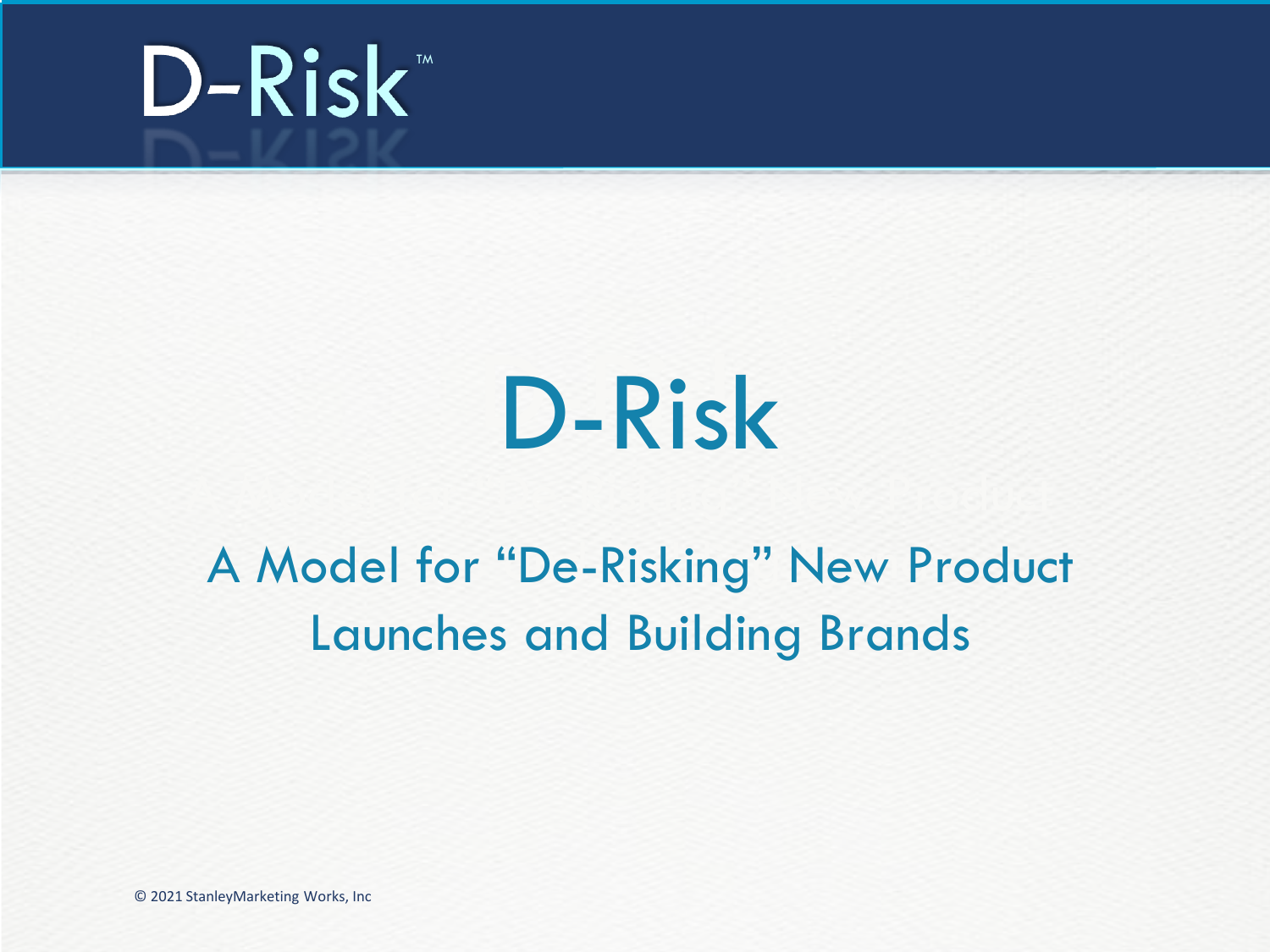A scalable, in-market research vehicle for identifying winning product concepts and building mass market brands quickly with minimal risk!

- *Accountable ROI-based DRTV advertising tools, methods and disciplines*
- *Creative that is clear, compelling, strategically onpoint and executionally superior*
- *Executed by a 3 experienced, proficient best practices resources working as one focused, AOR*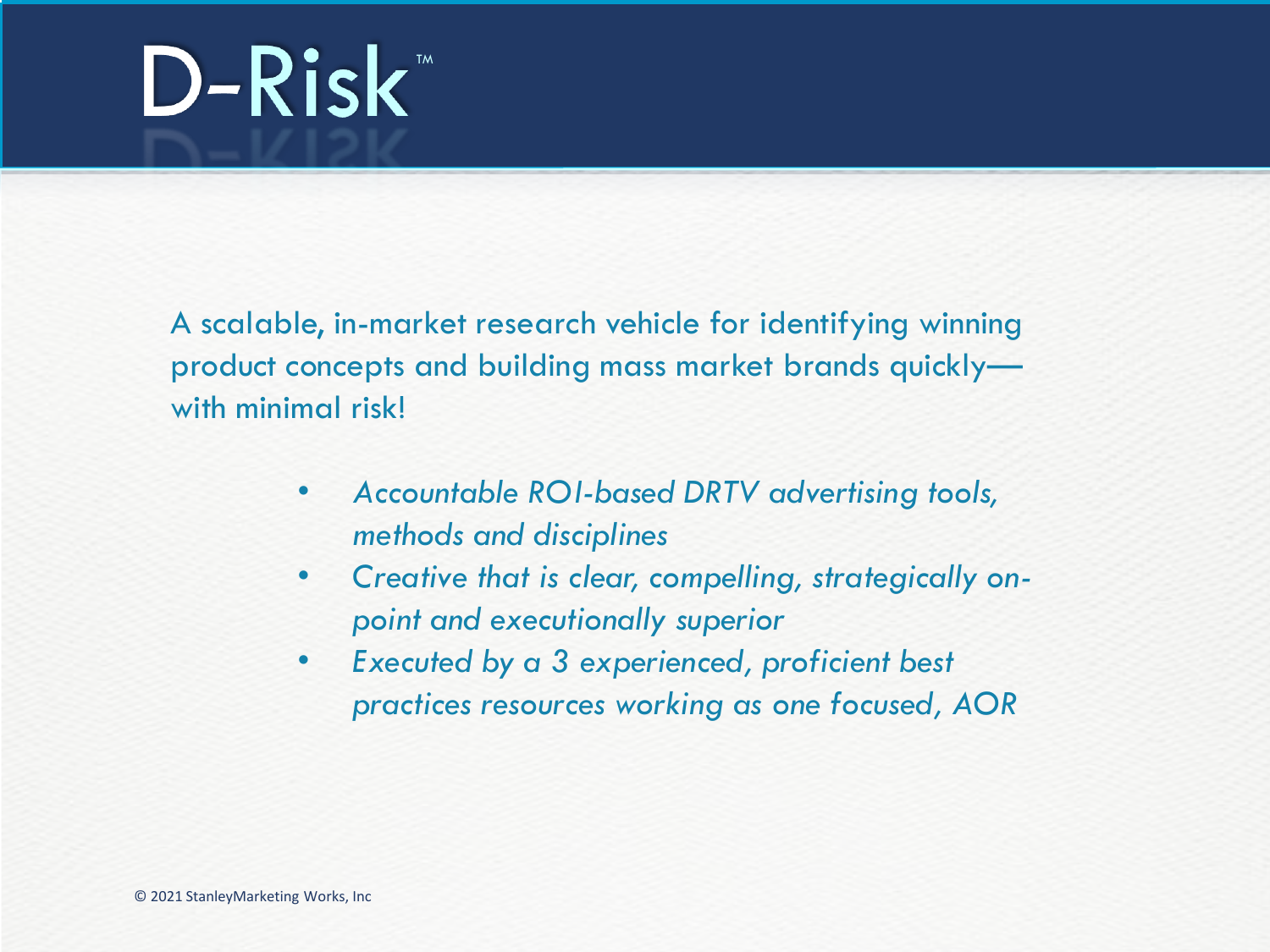SMW D-Risk is a 3-step model that a) validates mass market product opportunities and b) brings them to the mass market quickly with minimal guesswork and risk

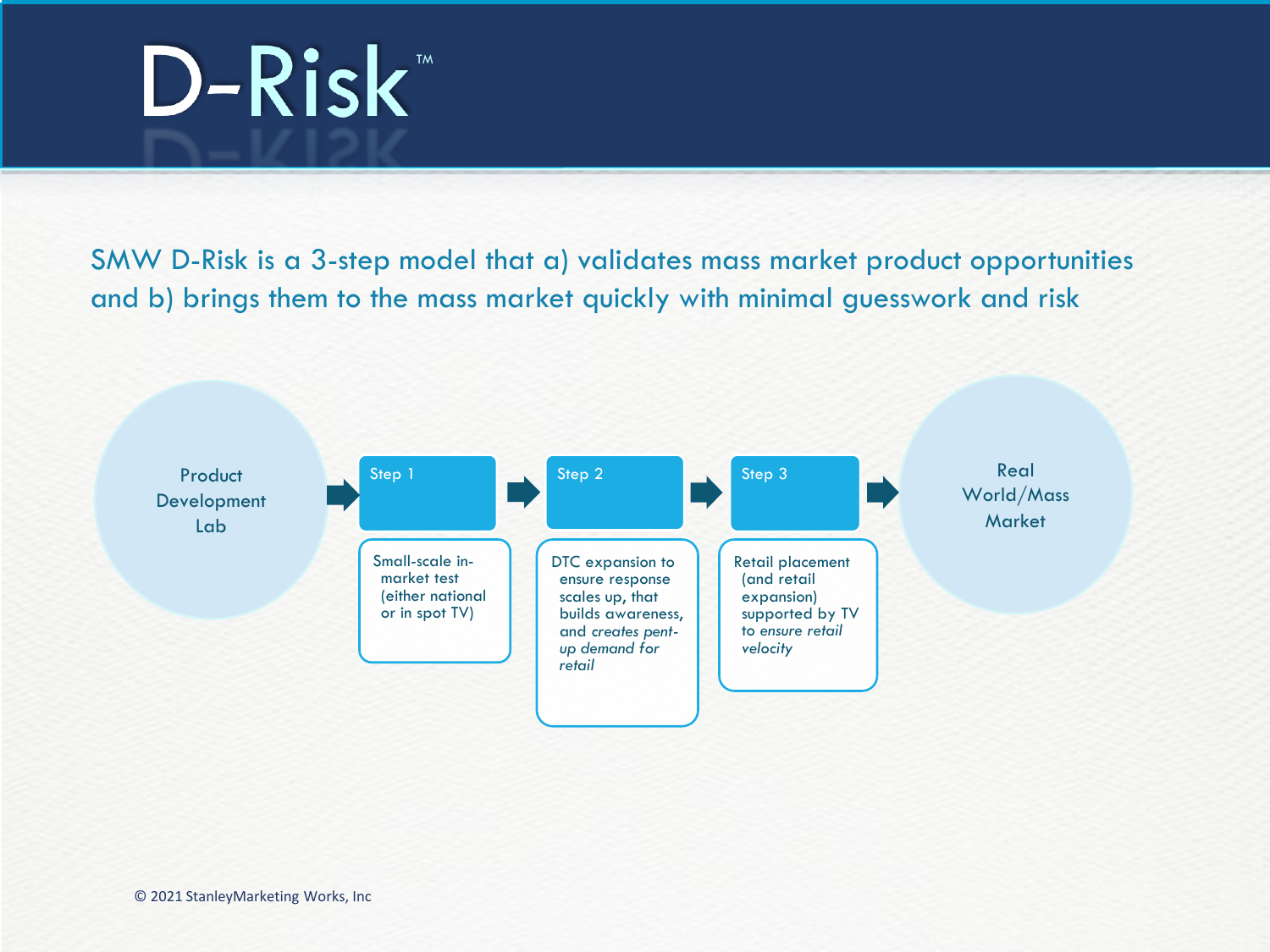

The D-Risk "Secret Sauce"—bring the advantages of DR into the conventional brand-building process in 3 disruptive ways that "derisk" the process of launching products and building brands:

- *1. Creative approach*
- *2. Cost/targeting approach*
- *3. Ongoing optimization in real time*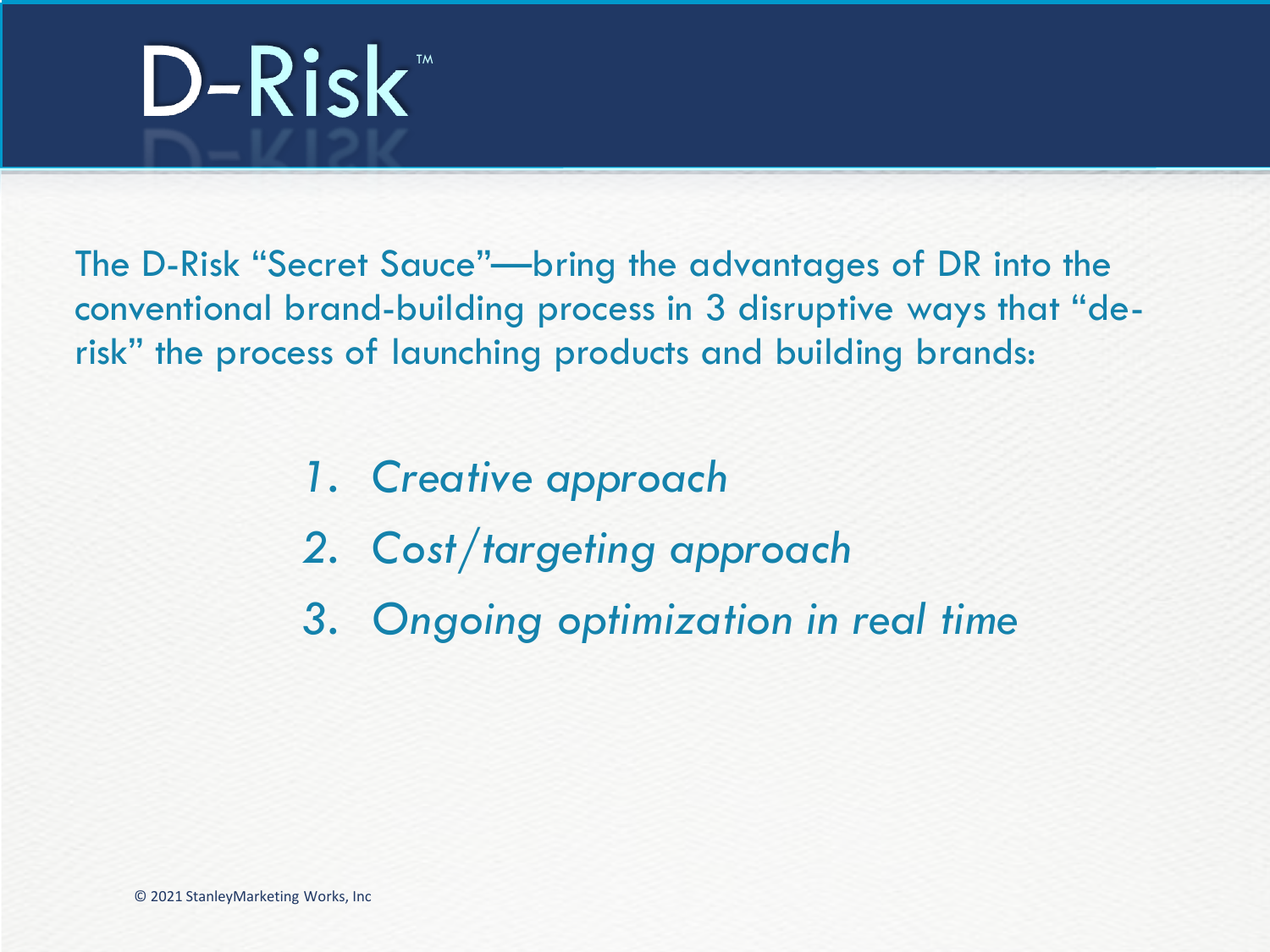### *Creative Approach:*

- Performs more like "promotion" than "advertising"; but driven by the *product* rather than the *price*
- Based on a proprietary concept/conjoint method integrating creative development and research
- In practice by SMW for 20 years; producing 16 commercial of the year awards
- Typically generates "superior" performance in Nielsen, as well as in the market; and versus competitors in established categories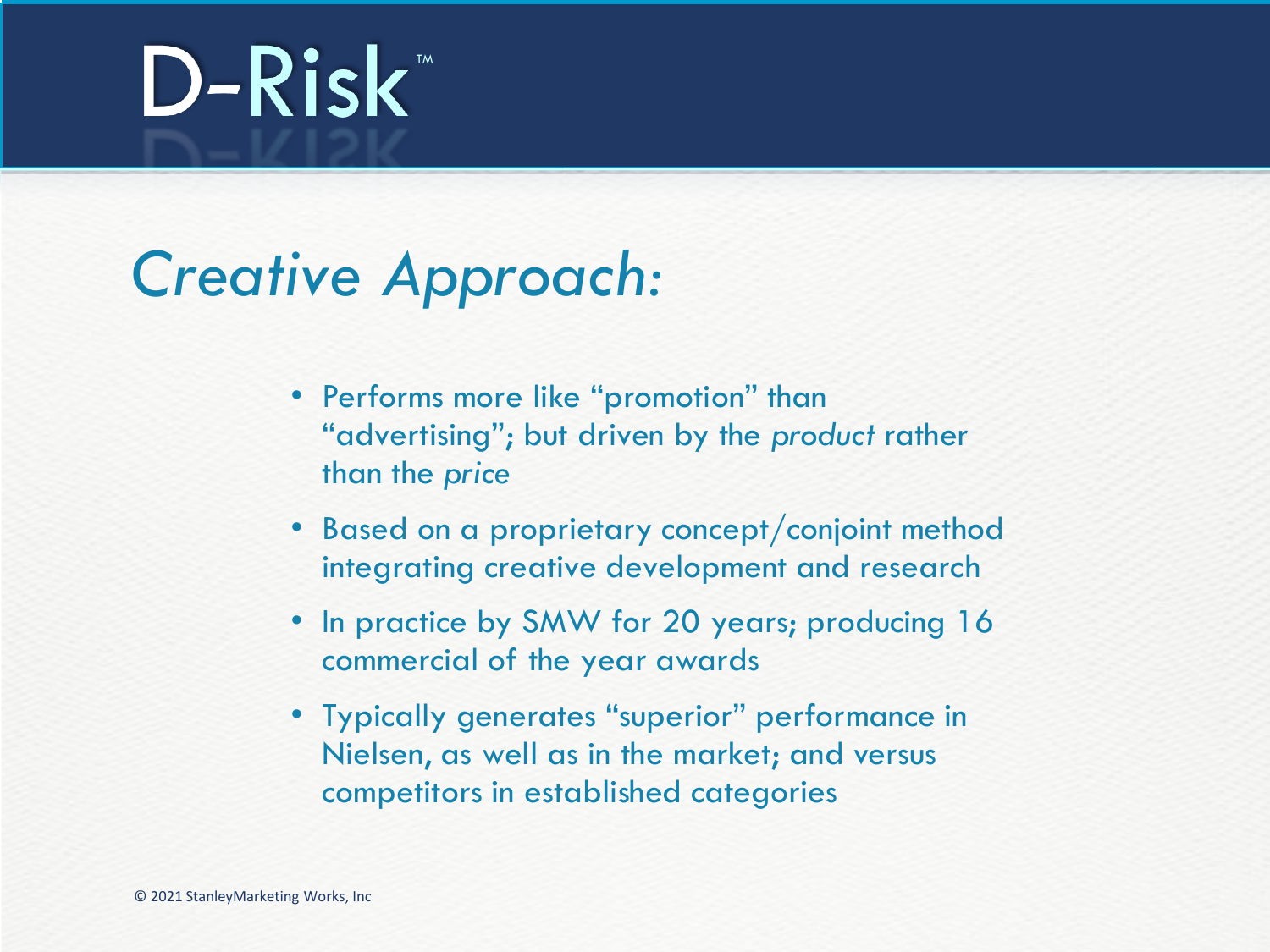D-Risk utilizes a concept/conjoint technique/tools we created in 2000 which we use to pre-test concepts, language, and creative hypotheses before writing scripts



### Integrating high-level (expanded conjoint) research to a portal

### company

Date of publication: September 1, 2000 Catalogue: ESOMAR Congress 2000: The Impact Of Networking

Company: Moskowitz Jacobs Inc. Authors: Howard R. Moskowitz, Ruth Fehr, Alex Golman, Jordan Stanley, Scott Noble

Ababract:

With the growth of internet research, new opportunities arise. This paper deals with the case history of a portal company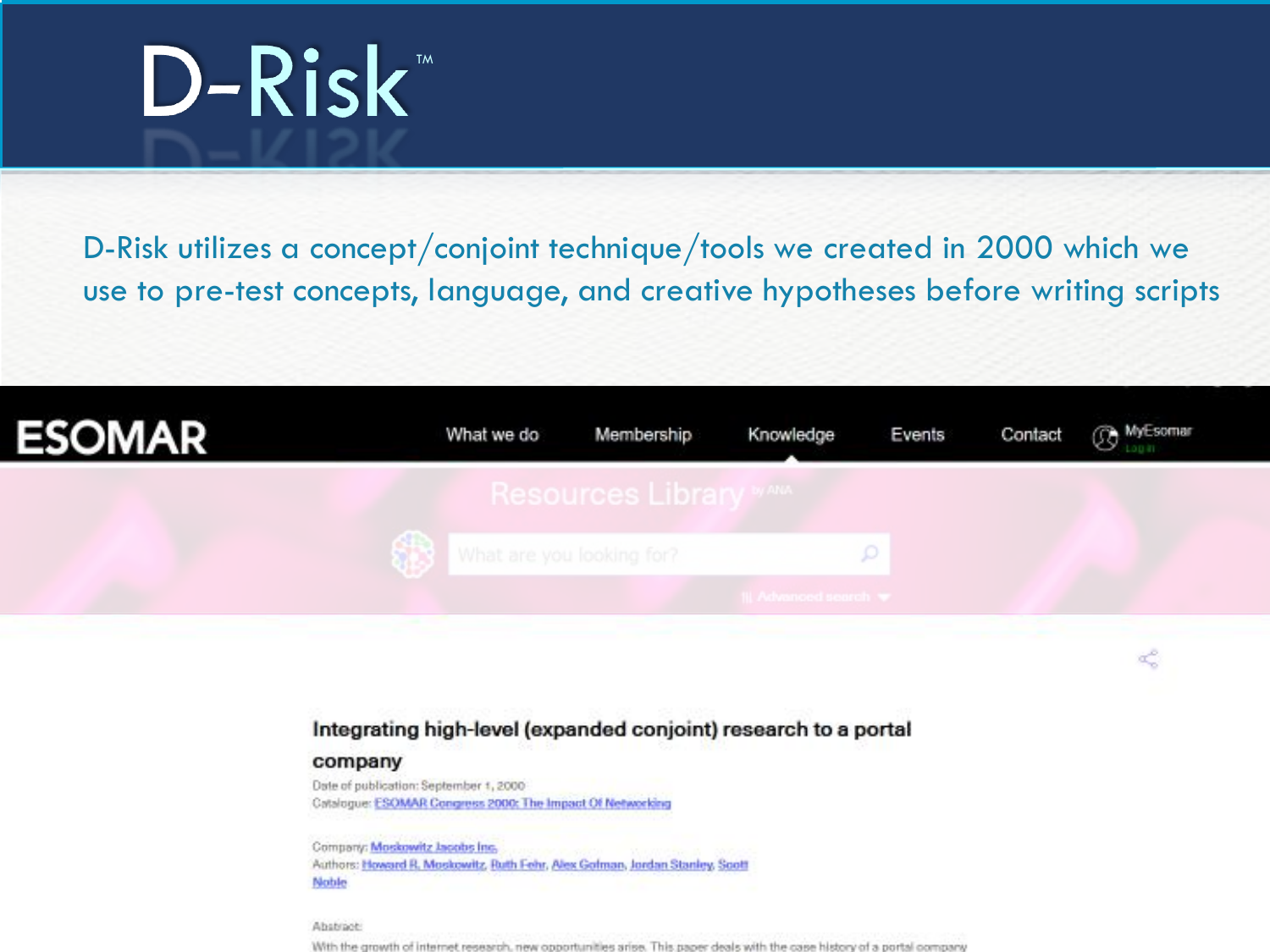### D-Risk utilizes fast-turn, statistically reliable studies among appropriate sample audiences to:

### a*) double-check creative hypotheses,*

|   | 1 Zevo 004 06172018                                                                    |      |      |        |    |
|---|----------------------------------------------------------------------------------------|------|------|--------|----|
| 2 | b) check language hot buttons, and Sample Q1_Female Q2 Pets PresiQ3 Kids <1            |      |      |        |    |
|   | 3 Base Size                                                                            |      | 70   | 11     |    |
|   | c) to determine which concepts/ideas add and 31.8<br>Constant                          |      |      | 36.6   | 37 |
|   | 5 Stop killing the bugs in your house with poison                                      |      |      | 16.5   | 18 |
|   | 6 Stop using Traditional insecticide detract from purchase intent PRIOR sto scripting  |      |      | 11.5   | 12 |
|   | 7 Stop using Chemical Insecticides                                                     |      |      | 7.1    |    |
|   | 8 Stop using harsh chemicals                                                           | 3.7  | 3.4  | 3.9    |    |
|   | 9 Deadly for bugs, safe for people and pets because its DNA-formulated                 |      |      |        |    |
|   | 10 Deadly for bugs, safe for people and pets because its DNA-targeted                  | 4.4  | 2.1  | 3.9    |    |
|   | 11 Deadly for bugs, safe for people and pets because it targets insect nervous systems | 2.3  | 3.9  | 0.6    |    |
|   | 12 Deadly for bugs, safe for people and pets because it targets "Bug biology"          | 3.1  | 4.3  | $-2.5$ |    |
|   | 13 Essential Oils                                                                      | 2.1  | 3.4  | 0.6    |    |
|   | 14 Essential Oils that plants use to protect themselves from insects                   | 14.1 | 13.7 | 14.1   | 15 |
|   | 15 Essential Oils that are natural enemies of bugs                                     | 13.4 | 15.1 | 13.3   | 13 |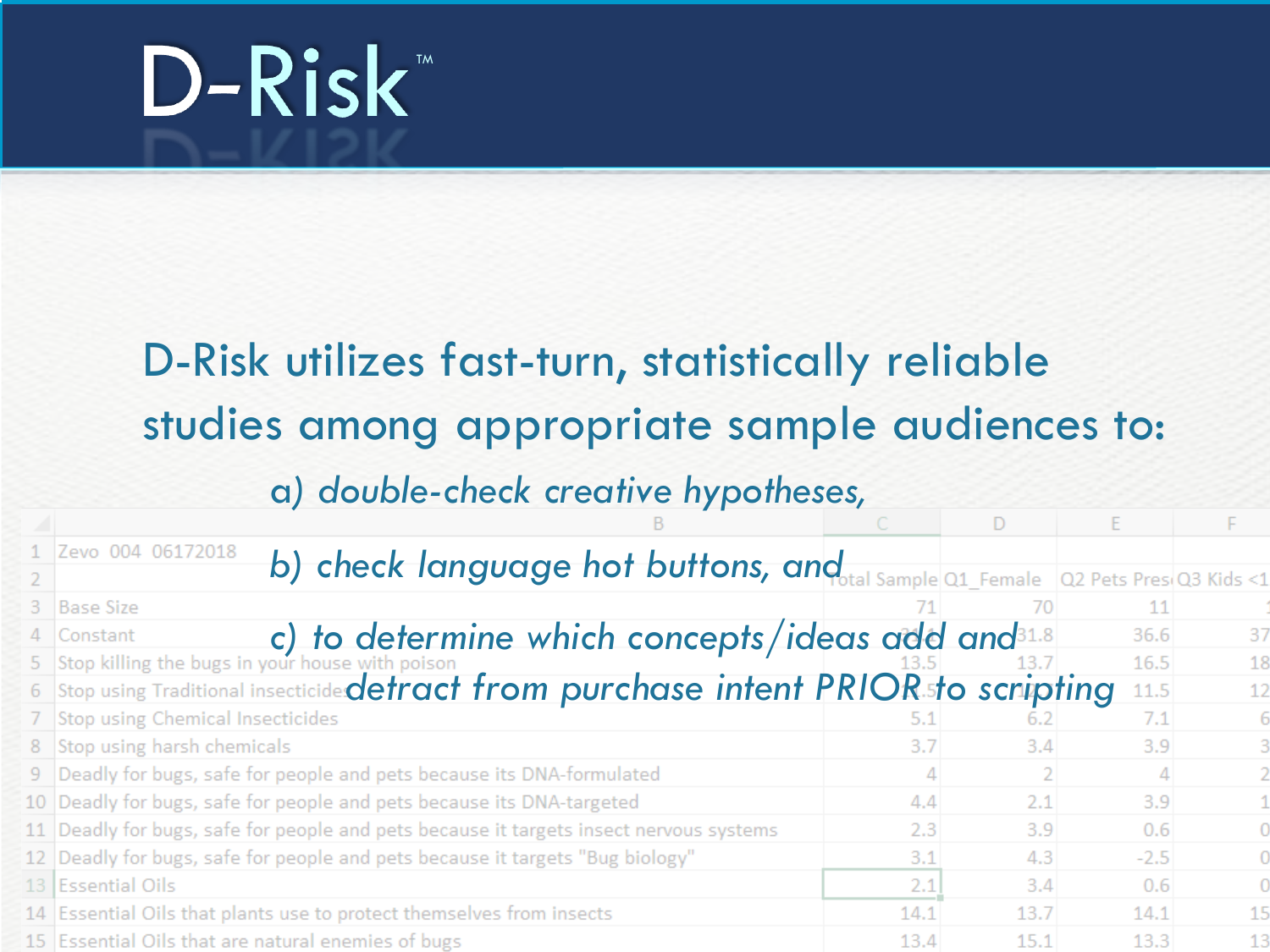Our creative process is informed in every conceivable way, and results in work that consistently outperforms our competitors while seizing the high-ground

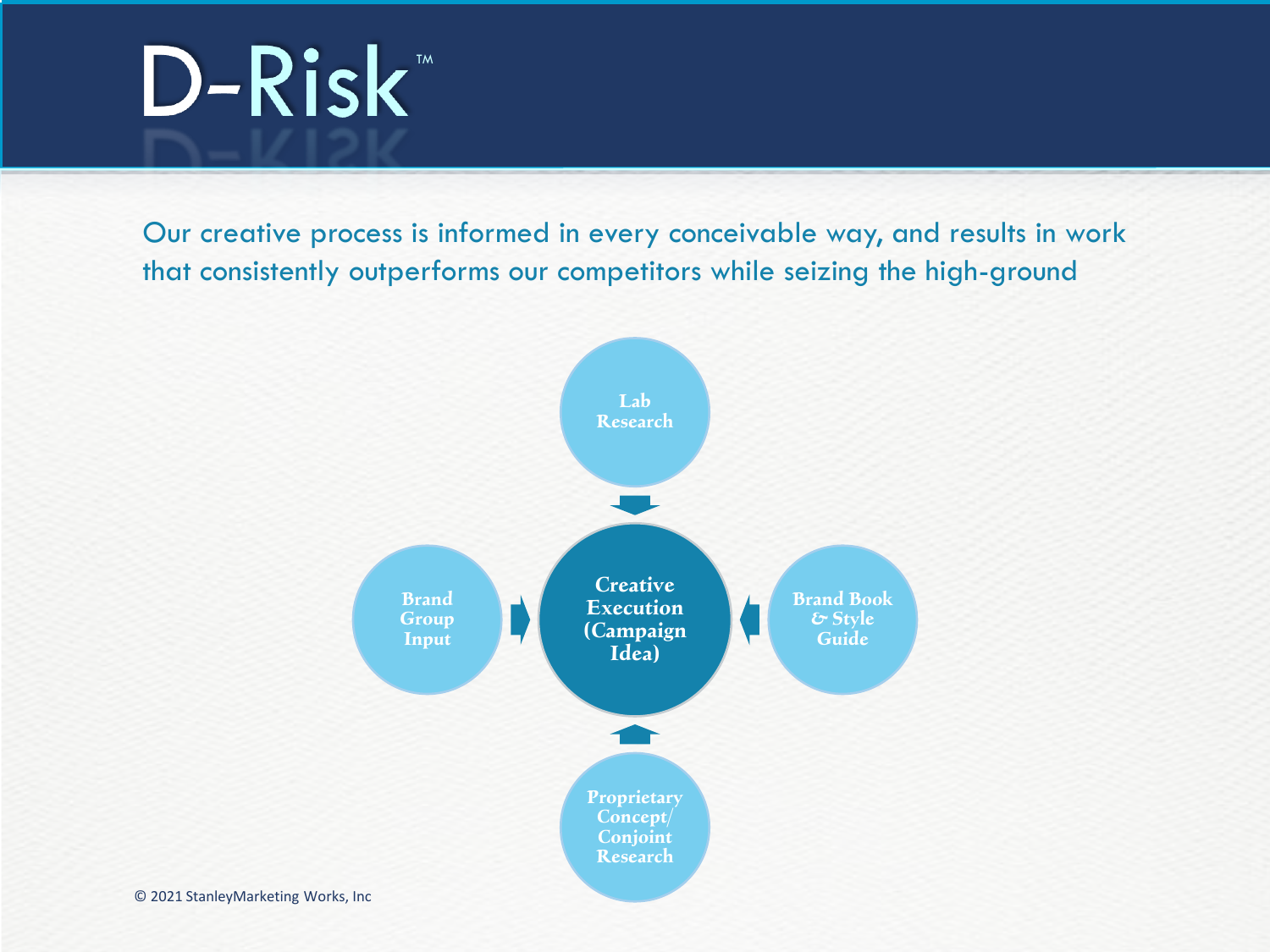lame. Share View

> This PC > My Passport (E) > Shared Documents > Stanleymorketing > Procter & Gamble > Fend + Fend Order

### …and then, further refined based on consumer feedbackaccess. dop: ID: Fend 2016 08 01-07 59 AM 8/2/2016 11:10 AM Microsoft Foral C., mloads of 01 Fend 2016 08 02-07 59 AM 8/4/2016 11/03 AM Microsoft Fired C. B Fend 2016 08 03-07 50 AM 8/5/2016 8:00 AM Microsoft Escal C., uments # D: Fend 2016 08 04-07 59 AM Microsoft Excel C. B/3/2016 8/59 AM ures: D Fend 2016 08 05-07 50 AM Microsoft fixed C. 8/5/2016 8:30 AM ed Docur iP D- Fend 2016 08 07-07 59 AM 8/7/2016 1:00 PM Microsoft Excel C. niogravity<sup>1</sup> B Fend, 2016.00.08-07.50 AM Microsoft Great C., 8/9/2016 8:55 AM sch Plan D Fend 2016 08 09-07 19 AM IVE/2016 & SEAM Microsoft Excel C. ck Zevo final D Fend, 2016, 08, 11-07, 50, AM A/11/2016 548 AM 1. Firms and Excel C. anster-Blab Dr Fend 2016 08 12-07 59 AM B/12/2016 9-0 od C. D- Fend 2016 08 13-07 50 AM Ongoing rive. DE Fend 2016 08 15-07 59 AM 8/15/7 Kicto Consumer B- Fend, 2016.08.17-10.30.AM 取付か Dr. Fend 2016 08 19-07 19 AM Feedback a Drive (Fi) B Fand 2016 08 20-07 50 AM Creative ROINNOVAT D- Fend 2016 08 21-07 59 AM Execution 10 B Fend 2016 08 27-07 50 AM (Campaign co Manufact B Fend 2016.08.28-07.59.AM WV2016 Noti AM Idea) D- Fend, 2016, 08, 31-07, 50, AM 9/1/2016 9:36 AM Microsoft Excel C., / Dirt D Fend 2016 09 01-07 19 AM Microsoft Excel C. 9/1/2016 9:27 AM dop B Fend 2016 09:07-07-58 AM 0/7/2016 9:26 AM Microis Reel Di Fend 2016 09 09-07 59 AM MA SA8 010512 Microsoft I money ID: Fend 2016 09 10-07 50 AM 9/10/2016 8:32 AM Assets DF Fend 2016 09 11-07 59 AM 8/11/2016 8:55 AM What'sNext B Fend, 2016, 09, 12-07, 50, AM 9/12/2016 E34 AM DE Fend 2016 09 13-07 19 AM 9/13/2016 11:27 AM 0 ignite\_orden\_06062016\_2537564 nedy Assassi 8/9/2016 8:56 AM Di ignite orders 08092016 2538179 8/9/2016 8/54 AM kin Docume D ignite\_orders\_06112016\_2530341 A/11/2016 E50 AM 2108 Menu © 2021 ignite\_orders\_08122016\_2509824 2021 2022010 9:00 AM<br>◎ 2021 ignite\_orders\_08132016\_2540466 2013/2016 8:13 AM 3 KH issa Ann 5 KB 8/13/2016 9:13 AM Microsoft Excel C erals) Dr ignite orders 08152016 2541567 MA 21-2010 5:19 AM Microsoft Excel C. 3. KB

**Via Putform** THE COMMAND ARREST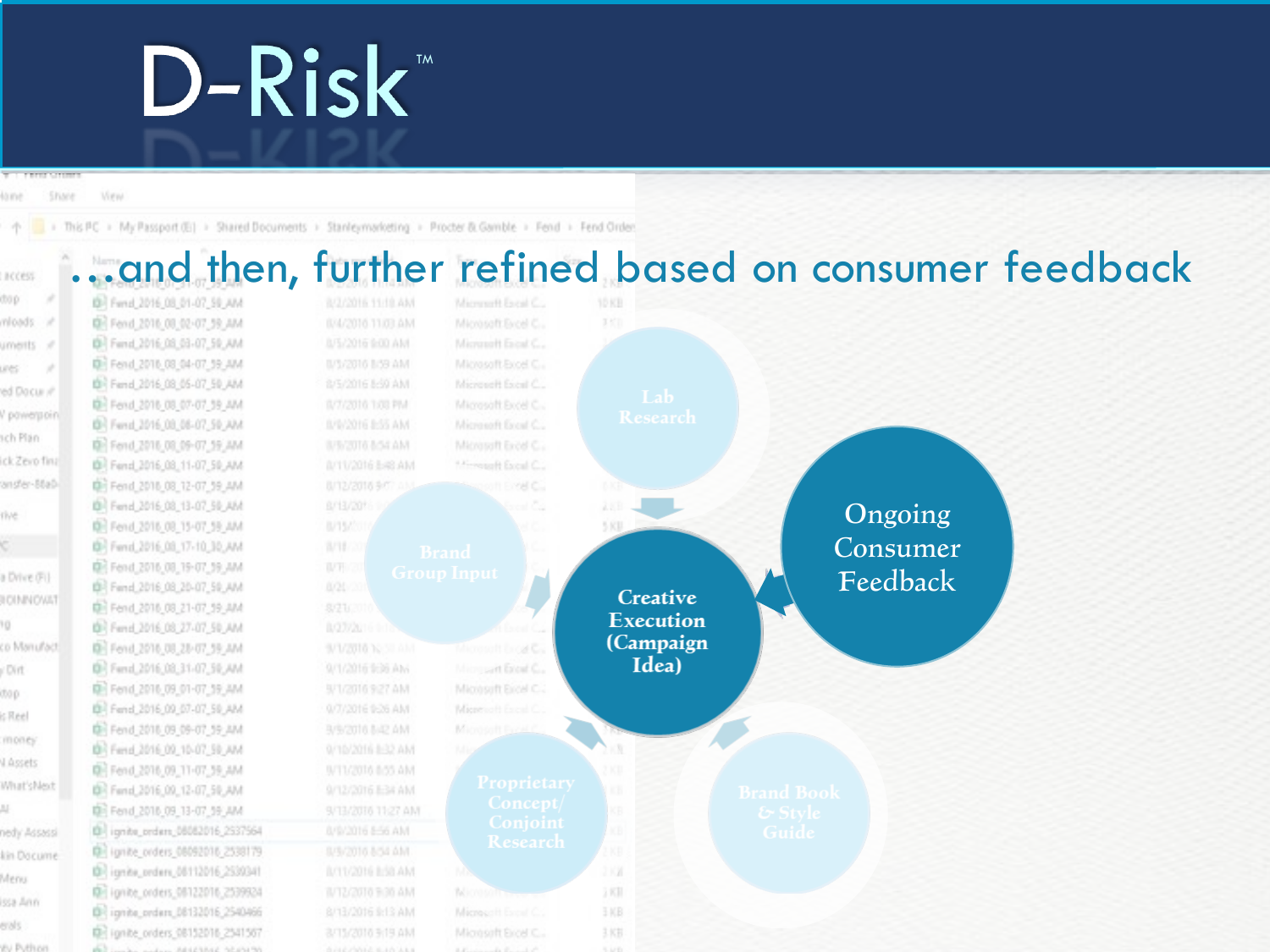### Cost/Targeting Approach:

### • Rather than

- 1) paying premiums for TV advertising time on select stations/programming *"presumed"* to reach our "best prospect;
- 2) *"hoping"* we reach them and
- 3) *"hoping"* they buy—
- In step 1, we use our deep media-buying cost advantage to buy a more diverse range of media and cast a broad net in order to reach those most interested in the product proposition—early adopters—and learn as much about them as possible.
- As we expand, we build off *reality*, rather than *betting on 3 guesses*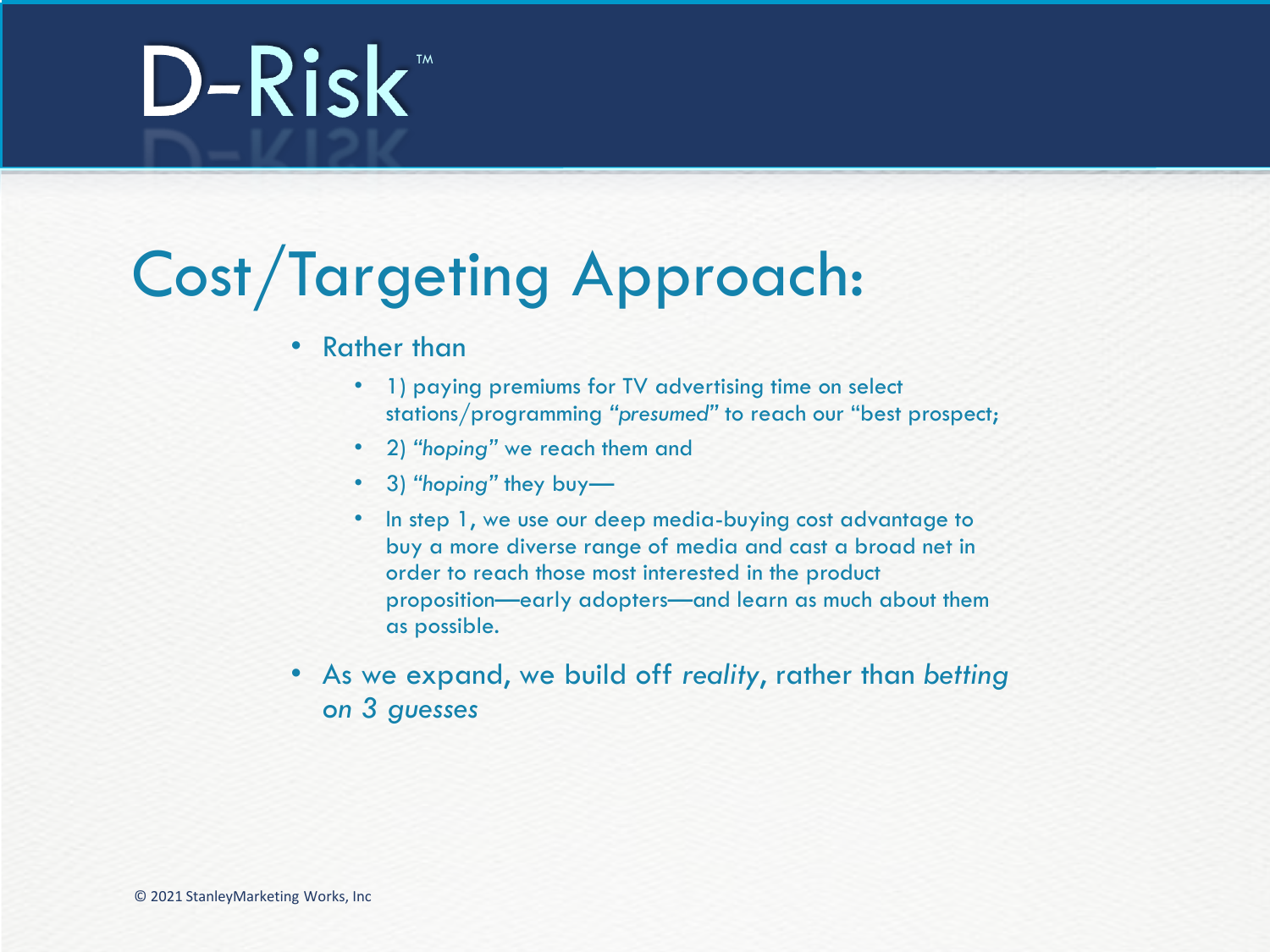### THE DIRAY DIFFERENCE

### BUY PREMIUM MEDIA AT REDUCED RATES



AVERAGE GENERAL RATE: MORNING

 $$2,000$   $$5,000$ 

AVERAGE DIRAY MEDIA RATE: MORNING

\$750

AVERAGE GENERAL RATE: DAYTIME

AVERAGE DIRAY MEDIA RATE: MORNING

\$1,500

AVERAGE GENERAL RATE: FRINGE

\$10,000

AVERAGE DIRAY MEDIA RATE: FRINGE

\$3,500

AVERAGE GENERAL RATE: PRIMETIME

\$20,000

AVERAGE DIRAY MEDIA RATE: PRIMETIME

\$6,000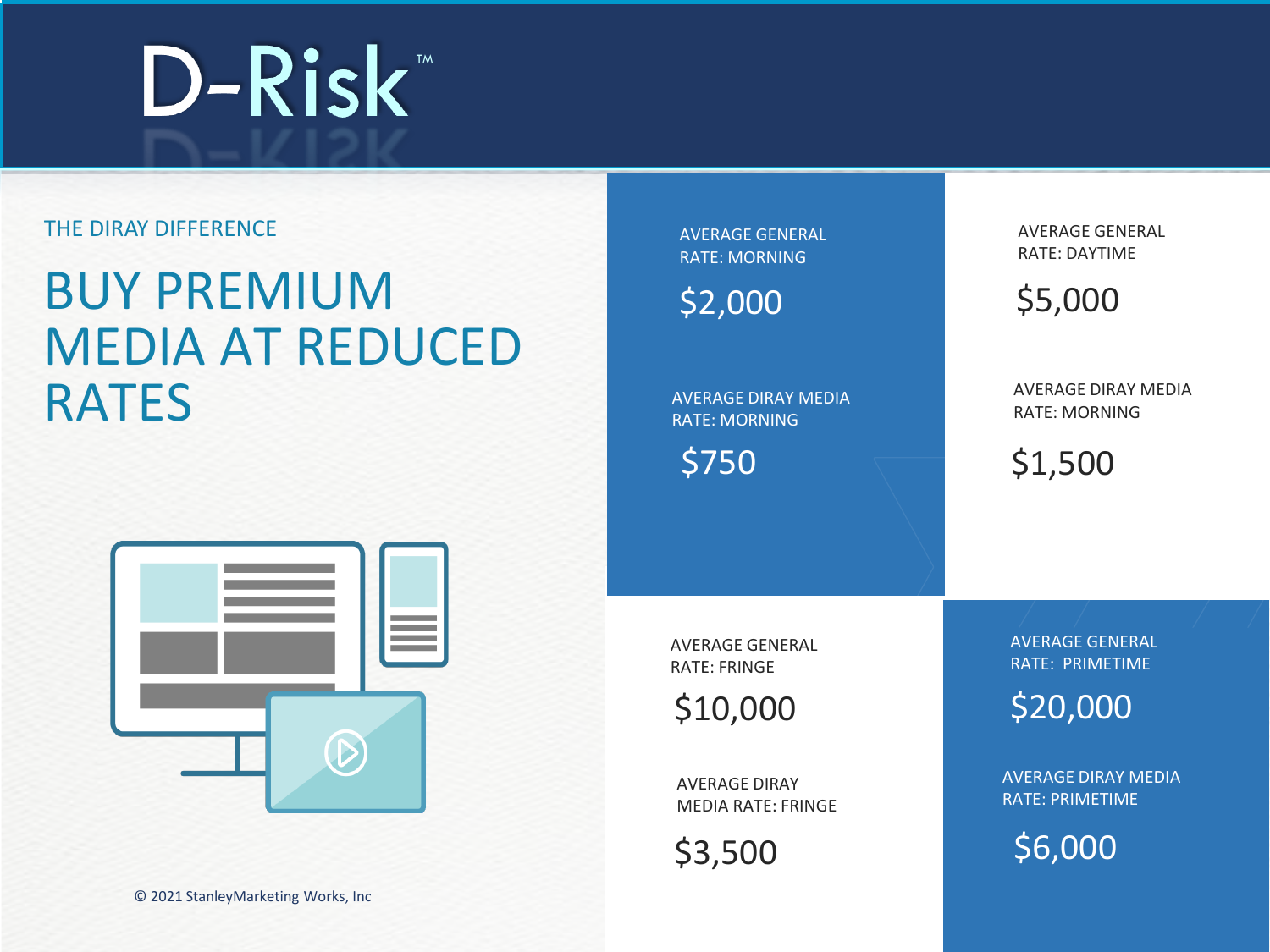**A selection of our private marketplace deals**

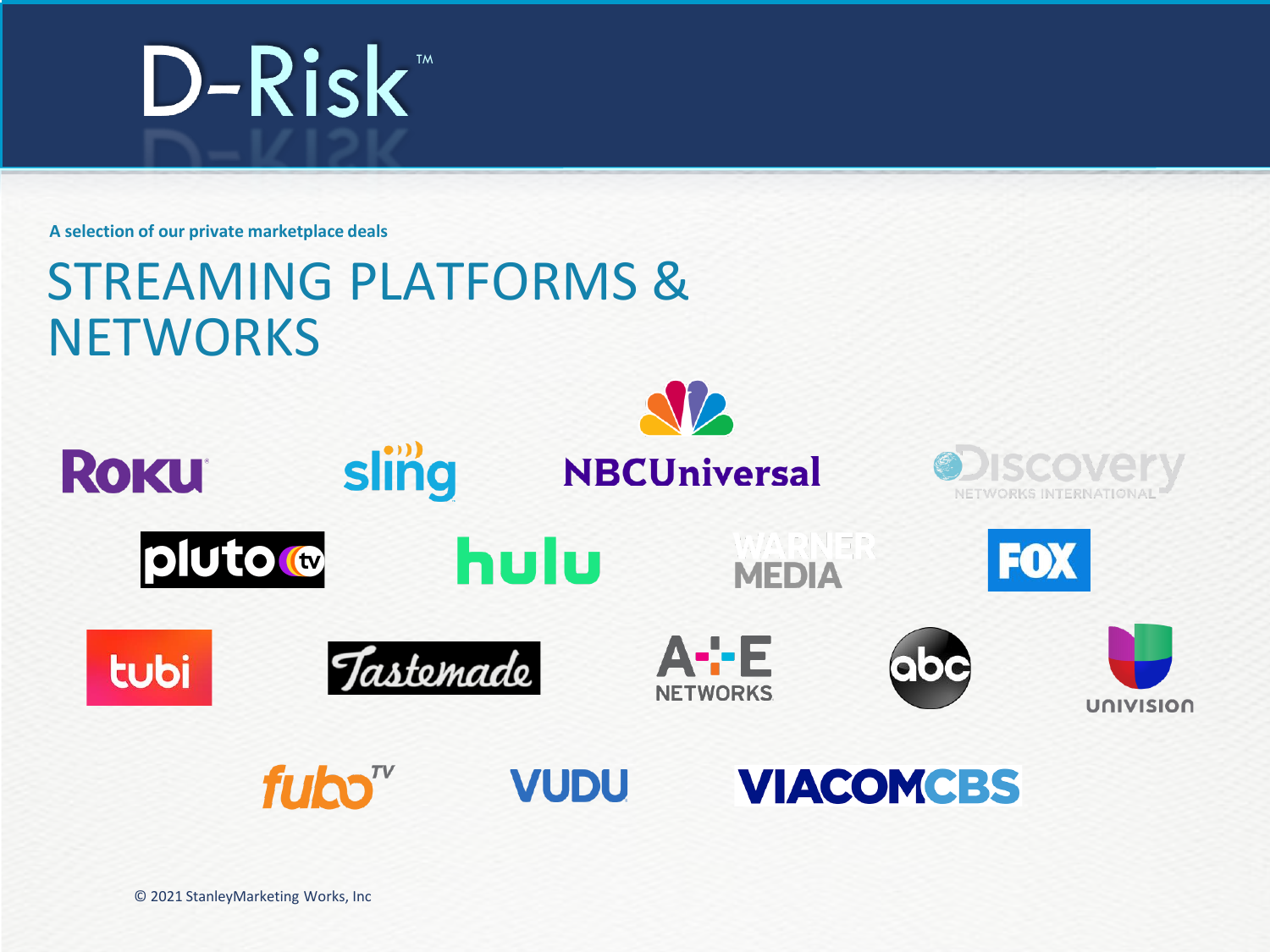### Digital DTC Experts

- Over 15+ years of building and hosting 9,000+ websites responsible for over \$5+ Billion in DTC Sales
- Unique Hybrid testing model Drives ROI while still reaching a mass target audience
- Every step of the consumer journey is tracked from an ad click to the purchase
- We are experts at using offline and online data to support both e-Commerce and Traditional Retail channels
- Overall, clients like that it's Low-Risk and delivers faster results while driving better real-time optimizations